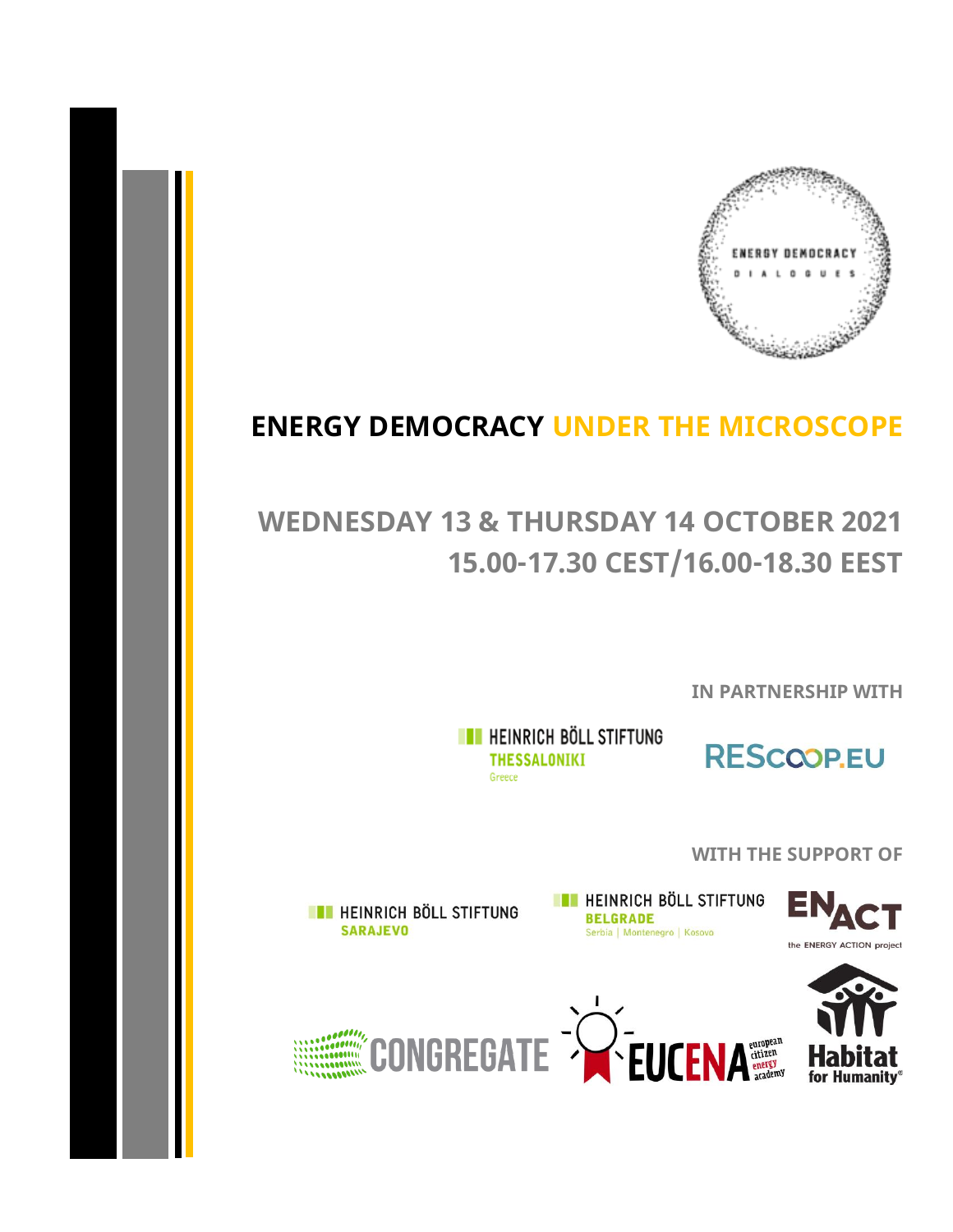## **ENERGY DEMOCRACY UNDER THE MICROSCOPE**

**Energy Democracy** is an emergent social, economic, cultural movement aiming to advance energy transitions by resisting the existing fossil-fuel centralised energy agenda. At the same time, the movement reclaims and restructures the energy status quo in a democratic way, by strengthening public participation and integrating technological changes and energy innovations.

**[Energy Democracy](https://www.energy-democracy-dialogues.org/) Dialogues,** an initiative of **[INZEB](https://inzeb.org/)** and **[Electra Energy](http://electraenergy.coop/)**, is an open platform where energy experts, policymakers, businesses, politicians, academicians, civil society representatives and citizens meet and debate on the critical issue of Energy Democracy. The main aims of the Dialogues are to address the energy transition challenges and to influence the local, regional, national, and continental energy agendas through constructive dialogues.

Within the frame of the Energy Democracy Dialogues initiative, and in partnership with Heinrich Böll [Stiftung](https://gr.boell.org/en/homepage) Greece and [REScoop.eu,](https://www.rescoop.eu/) the **Energy Democracy under the Microscope** online event is scheduled for Wednesday 13 and Thursday 14 October 2021 at 15.00-17.30 CEST. The thematic of each day are:

**Wednesday 13 October 2021**: Exploring Energy Democracy. The worldwide dimension. **Thursday 14 October 2021:** Energy Democracy in the Balkans: Citizens' and local communities' role.

The main topics to be discussed and addressed during the two days of the online event are:

- **EXECT** How can Energy Democracy be described in terms of goals and what are the specific actions needed that could enhance the movement in global, regional, and national levels?
- **EXECT** Are there overarching and secondary goals, and if yes, how those are reflected in various regional contexts?
- **•** Can Energy Democracy goals guide the national energy policy designs and what are the requirements for this action? Can national energy policies linked-up with the national social policies?
- **•** What are the available policy instruments worldwide that support the Energy Democracy movement? If those exist, are there concrete outcomes resulting the implementation of those policy instruments?
- What is the role of energy innovation in such social movements?
- What is the role of Energy Democracy advocates and what is the role of citizens and communities?
- Is there an interrelation between energy democracy and gender equality? How is it addressed?

The event is realised with the support of the Heinrich Böll Foundation offices in [Sarajevo](https://ba.boell.org/) and [Belgrade,](https://rs.boell.org/sr) as well as **CONGREGATE** - Building Renovation and Renewable Energy Cooperatives and **EUCENA** -European Citizen Energy Academy, EnAct – [The Energy Action Project](http://www.coldathome.today/) and [Habitat for Humanity.](https://www.habitat.org/)

The event will be held in English, using the ZOOM platform. More information on the Energy Democracy under the microscope [Fb event.](https://fb.me/e/4CLRFf6Ca) Please register for the event here for [Day 1](https://us06web.zoom.us/webinar/register/WN_Cw239F03S-KYlRh4FnHGow) an[d Day 2.](https://us06web.zoom.us/webinar/register/WN_Y6-35DJHQD65C-xmI7tjiQ)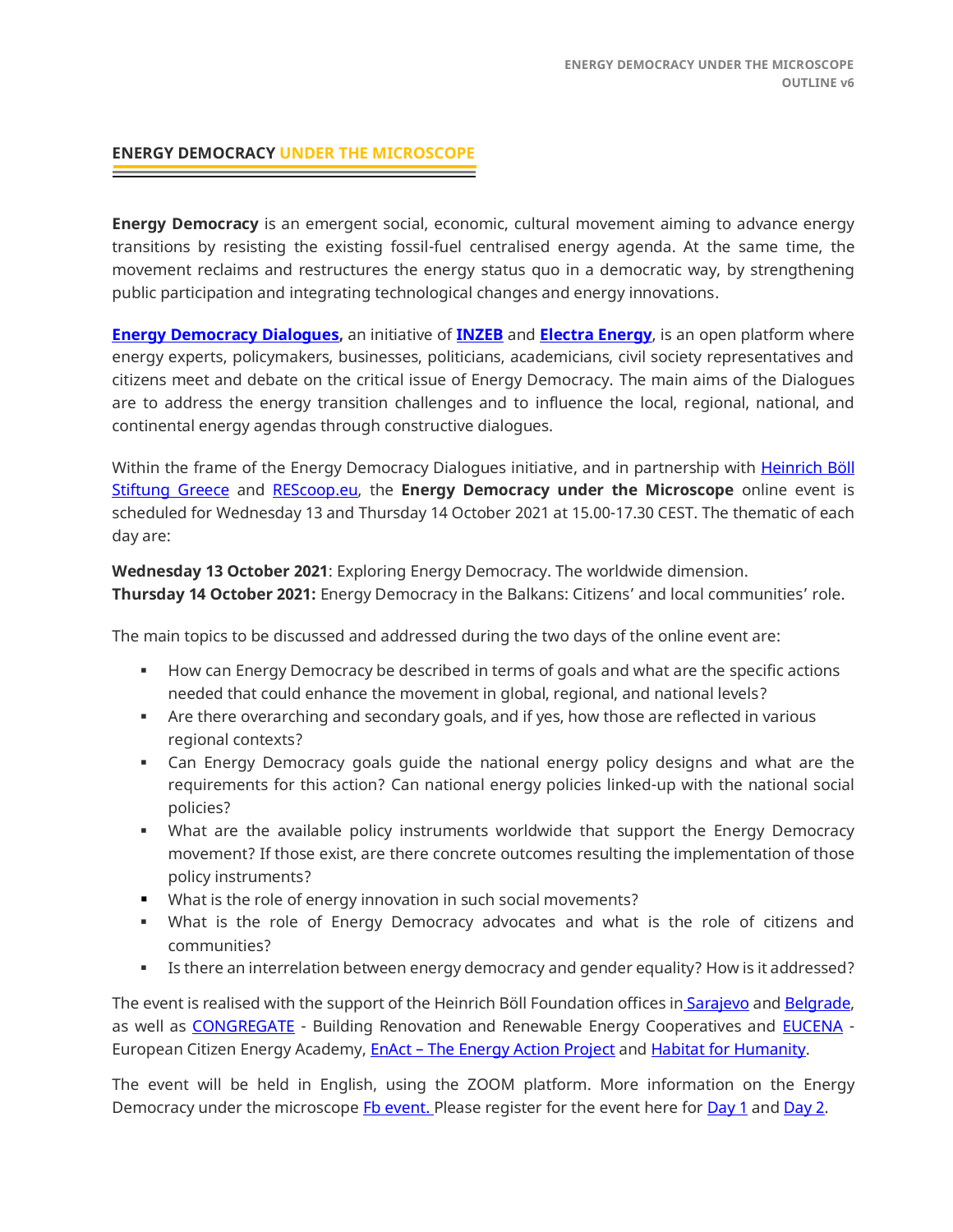**AGENDA** *(Agenda timings are in CEST)*

**Wednesday 13 October 2021**

**Exploring Energy Democracy || The worldwide dimension**

**Moderator: Marilyn Smith**, Executive Director of [The Energy Action Project](http://en-act.org/)

| $15.00 - 15.15$ | Welcome - Setting the scene<br><b>Alice Corovessi, INZEB</b><br><b>Dimitris Kitsikopoulos, ELECTRA Energy Cooperative</b><br>Kyriaki Metaxa, Heinrich Boell Foundation Thessaloniki Office-Greece                                                                         |
|-----------------|---------------------------------------------------------------------------------------------------------------------------------------------------------------------------------------------------------------------------------------------------------------------------|
| $15.15 - 15.25$ | Marilyn Smith, The Energy Action Project                                                                                                                                                                                                                                  |
| $15.25 - 16.30$ | Moderated Discussion: Exploring Energy Democracy. The worldwide dimension<br><b>Discussants</b><br><b>Besim Nebiu, Habitat for Humanity International</b><br>Antonia Proka, REScoop.eu<br><b>Chris Vrettos, ELECTRA energy cooperative</b><br>Krisztina Andre, Been (tbc) |
| $16.30 - 16.40$ | Wrap-Up and Day 1 Closure<br><b>Alice Corovessi, INZEB</b>                                                                                                                                                                                                                |

## **Thursday 14 October 2021**

**Energy Democracy in the Balkans: Citizens' and local communities' role Moderator: Michalis Goudis**, Director Heinrich Boell Foundation Thessaloniki Office-Greece

| $15.00 - 15.10$ | Welcome by<br><b>Alice Corovessi, INZEB</b><br><b>Dimitris Kitsikopoulos, ELECTRA Energy Cooperative</b><br>Kyriaki Metaxa, Heinrich Boell Foundation Thessaloniki Office-Greece |
|-----------------|----------------------------------------------------------------------------------------------------------------------------------------------------------------------------------|
| $15.10 - 15.20$ | Day 1 Key finding presentation<br>Stavroula Pappa & Antonia Proka, REScoop.eu                                                                                                    |
| $15.20 - 16.10$ | <b>Moderated Discussion: Energy Democracy in the Balkans</b>                                                                                                                     |
| $16.10 - 16.15$ | Short break                                                                                                                                                                      |
| $16.15 - 17.10$ | Moderated Discussion: Energy Democracy in the Balkans                                                                                                                            |